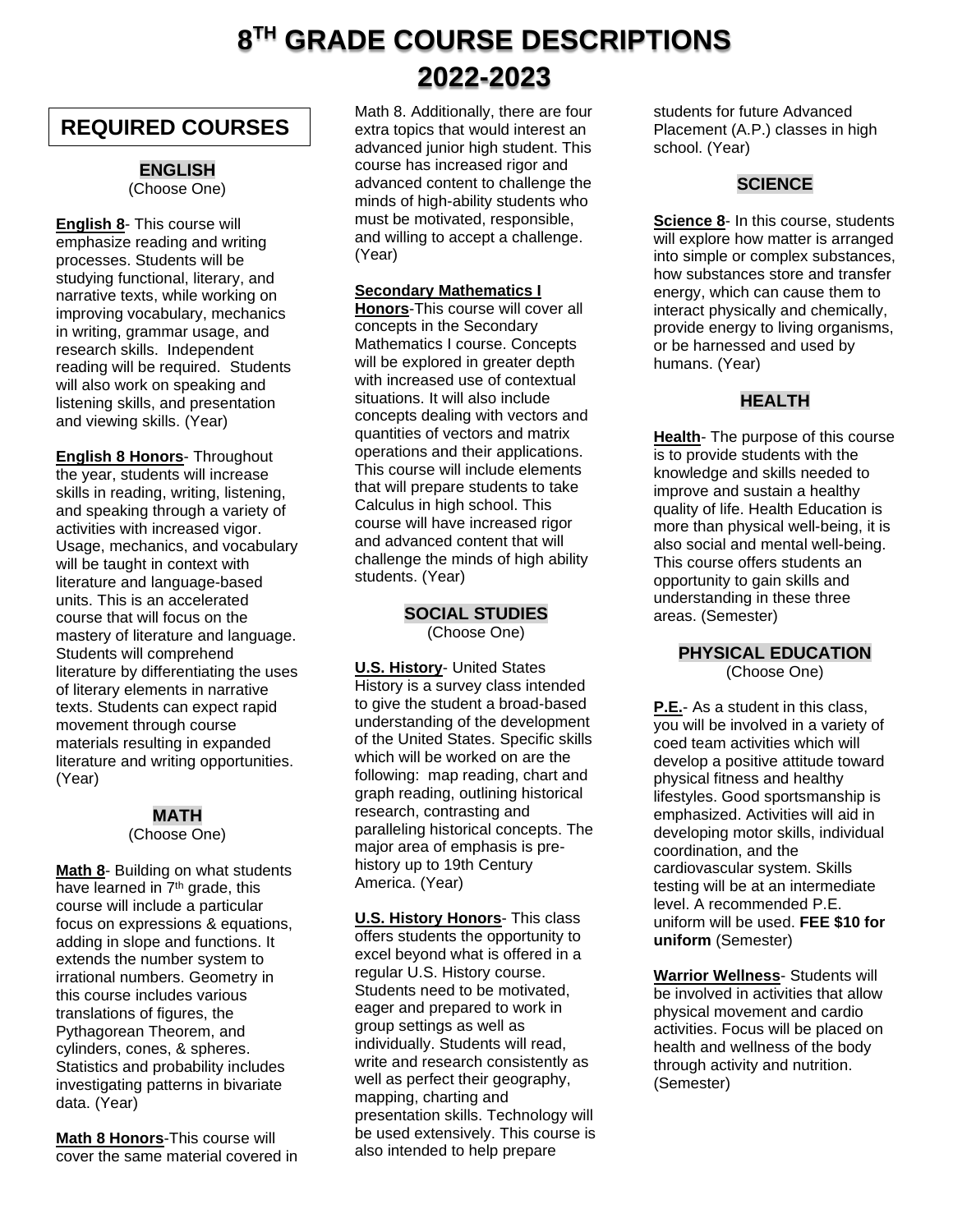# **DIGITAL STUDIES**

**Digital Literacy-** This course is an introduction to Computer Literacy. An understanding of ethics and use of operating systems, information resources, and electronic mail is included. Skills will be demonstrated by creating a project for a different content area. **FEE \$5** (Semester)

# **ELECTIVE COURSES**

## **CAREER AND TECHNOLOGY EDUCATION (CTE)**

### **FAMILY & CONSUMER SCIENCES**

## **FACS A (Clothing & Fashion)**-

This course provides students with opportunities to develop essential skills in various career pathways related to Family and Consumer Sciences (FACS). Students will explore and cultivate skills in interior design, clothing and textile construction, fashion design and merchandising, consumerism, entrepreneurship and career and job-related tasks. **FEE \$5**  (Semester)

### **FACS B (Foods & Children)**-

This course provides students with the opportunity to develop essential skills in various career pathways related to Family and Consumer Sciences (FACS). Students will explore and cultivate skills in food and nutrition sciences, childcare, consumerism, entrepreneurship, family relationships, personal responsibility, and career and jobrelated tasks. **FEE \$10** (Semester)

### **TECHNICAL/ENGINEERING**

### **Exploring Technology I**

**(Woods)**- This is a hands-on course that introduces students to different areas of technological systems and how they impact society. Students will learn about information and communications technologies, transportation technologies, manufacturing technologies, and construction technologies. Past activities have

included air dragsters, penny hockey boards, and toolboxes. **FEE \$5 plus \$10-\$15 for personal projects.** (Semester)

### **Exploring Technology II**

**(Metals)**- This is a hands-on course that introduces students to manufacturing technology and related careers. Students will learn measuring and layout skills, build drafting skills, how to safely operate tools and machinery, and use these skills to fabricate various projects. Students will have the opportunity to process metals, plastics, and woods, while creating personal projects in each. **FEE \$5 plus \$10-\$15 for personal projects.** (Semester)

## **Pinterest to Projects (Exploring**

**Tech. I)**-This is a hands-on activity-based class introducing students to the research, design, documentation and production of various types of Pinterest projects. This course will introduce students to various craft manufacturing processes in wood, plastic, metal and other raw materials. **FEE \$5 plus \$10-\$15 for personal projects.** (Semester)

## **DIGITAL STUDIES**

**Keyboarding-** This course will review correct finger placement for the alphabet, numbers, and symbols using proper touch-typing techniques. Students will also work on increasing speed and accuracy skills, learning the importance of good work habits and problem solving. This class is an introduction to Microsoft Office and other pertinent software. **FEE \$3** (Semester)

**Creative Coding**- A quality Computer Science curriculum not only engages students in interesting, collaborative learning activities using sound pedagogical strategies, but it also ensures that students are learning concepts vital to the deep and broad field of Computer Science. This course is primarily an introductory programming course, units are grounded in an array of standards from the strands of computation

thinking, collaboration, computing practice and programming, computer and communication devices, and community, global and ethical impacts. **FEE \$ 5**  (Semester)

#### **Exploring Business and**

**Marketing**- Students will be exposed to the fundamental concepts of business and marketing. Skills include basic business concepts, organizational communication, human resources management, entrepreneurship, accounting, finance, and leadership. Students will be exposed to courses within the Business and Marketing career pathways and leadership organizations, such as FBLA and DECA. **FEE \$2** (Semester)

**Microsoft Hacking STEM-** This course includes STEM activities that utilize modern technologies and have students engage in true data analytics. Course encourages students to get wondering about the world, making sense of how things work, and solving some hard problems in a collaborative creative environment. **FEE \$10**  (Semester)

### **VEX Robotics**-

Students will learn to build and program VEX IQ robots. Students will practice mechanical design, construction, programming and teamwork skills. Using VEX IQ building pieces, motors and sensors, students will build robots that can complete a variety of challenges and obstacles. Students will use a controller to drive their robot and a computer to program their robot. In this course, students will work through processes of idea creation, planning, logical thinking, analysis and computational thinking to solve problems and accomplish goals. This course is designed for students who are interested in developing their programming and engineering skills. **FEE \$10**  (Semester)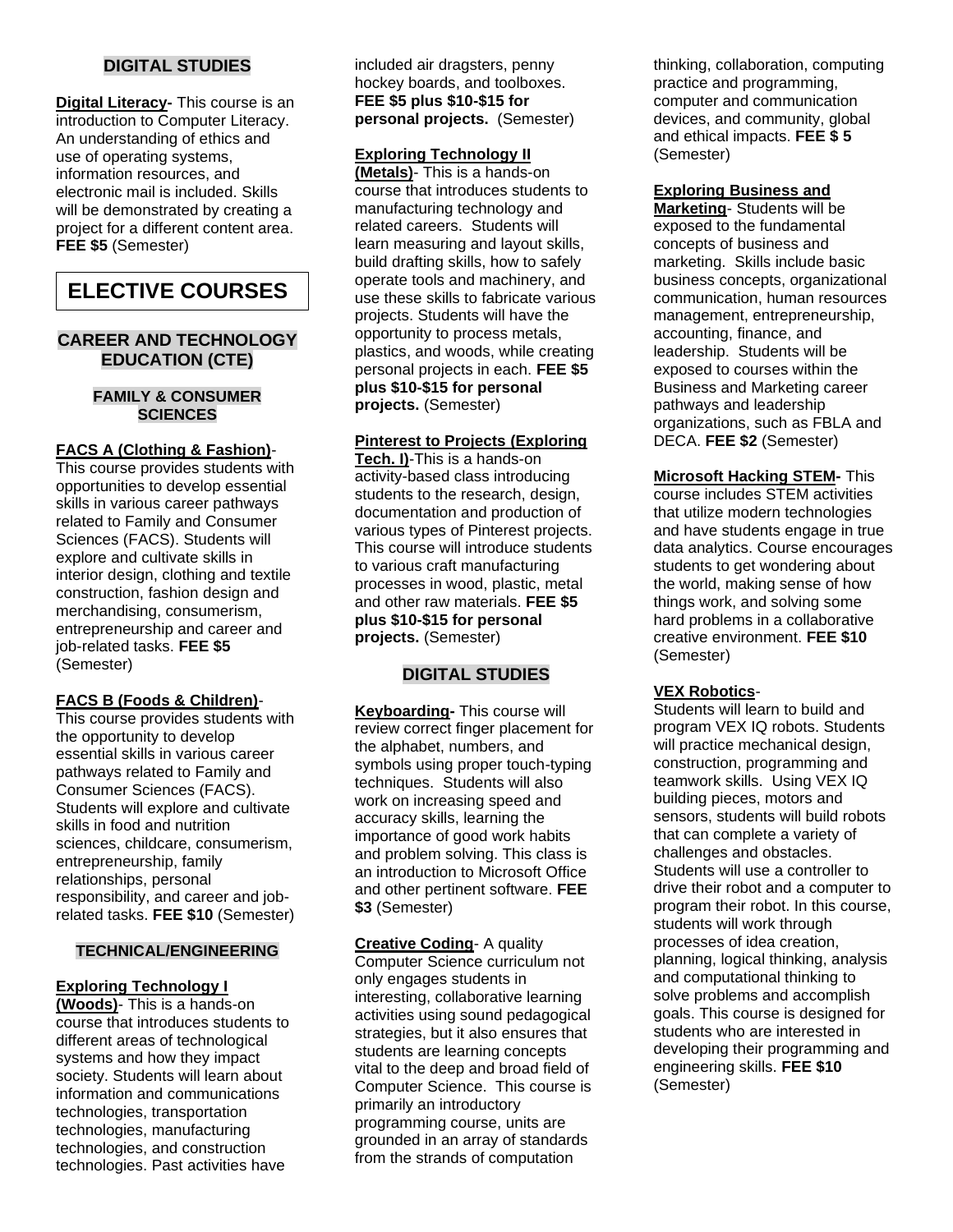# **ELECTIVE COURSES**

# **Peer Tutor**-**Application Only**

Peer Tutor duties include tutoring students with their academic work while modeling appropriate behavior. In accompanying a student to a regular education class, a Peer Tutor may take notes, keep students on task, and report the student behavior and progress to the Special Education Teacher. In the Functional Skills classroom, Peer Tutors work one on one with students on their academic assignments. This is an excellent future job reference for students who have an interest in the following occupations: Teaching, Medicine, Psychology, Social Work, and Service Industry. (Semester)

## **Math Lab**- **By Recommendation**

**only.** This class is designed to help students who have a desire to improve their own self confidence by learning math skills required for their grade level aligned to the Davis School District Desk Standards. Priority standards will be focused in depth as well as previous skills that are necessary to be able to perform at their required level. Students should demonstrate a desire to learn and be comfortable asking questions. (Semester)

**Current Issues**- The focus of this class will be the exploration of global, national, and local issues currently affecting student's daily life. Students will gain an understanding of the current social, political, economic, and natural events using online, newspaper, political cartoons, maps, charts, documentary, radio, and television sources to support, and provide for, class discussion. Students will be expected to research credible sources and identify the origins of an issue, stay up to date on current issues, and participate in group presentations and class discussion. (Semester)

## **Creative Coding 2 - Intro to**

**Python**- Python is a language with a simple syntax, and a powerful set of libraries. It is an interpreted language, with a rich programming environment, including a robust debugger and profiler. While it is easy for beginners to learn, it is widely used in many scientific areas for data exploration. **This course is an introduction to the Python programming language for students who have already taken Creative Coding. FEE \$5** (Semester)

### **Debate- Introductory Course to**

**Debate.** Students will participate in a variety of speech activities designed to increase communication, argumentative and persuasive skills as well as confidence in public speaking. (Semester)

#### **SOAR Reading**- **Teacher Recommendation Only**

This course is designed for students who have been in Reading 180 and still need additional support in reading and comprehension skills. Soar to Success is a semester intervention program. It is a small-group model that offers consistent routines, reciprocal teaching, and graphic organizers in fast-paced lessons to help students accelerate their reading growth. (Semester)

**Creative Writing**- In this class, students will explore different forms of creative expression in writing. Students will work in many writing mediums, including fictional stories of all genres and sizes, creative nonfiction essays, and memoirs and poetry. Students will work to find a voice and style comfortable for their expression while learning tools of the trade that the professionals use. (Semester)

### **Yearbook- Application required. Open to 8th and 9th graders.**

The purpose of this class is for designing the school's yearbook. Students will complete several tasks to create a quality yearbook that reflects the history of the school year using eDesign

software. Assignments will include developing a theme, designing a cover, taking photos for assigned activities, producing a layout design for assigned pages, and making changes to those pages if requested by the advisor. It is important that students process work well as a team player. Grades are based on quality of work, effort, and timeliness. (Year)

## **Cheerleading- Tryouts Required**-

This course is for students that have made the cheer team. (First Semester only)

# **FINE ARTS**

## **Art Foundations I-Beginning**-

In this course students will have the opportunity to use a variety of art tools and techniques while experimenting with a wide range of drawing mediums. Student's will develop an understanding of art by analyzing art history, developing art, and evaluating the art they have created. This class has a drawing emphasis. **FEE \$10. Additional fees and supplies required.** (Semester)

# **Art Foundations II-2D Prerequisite Art I-Intermediate**-

This course expands on the student's knowledge of the elements of art and begins study into the principles of design with an emphasis on art production. Student's will deepen and extend their understanding of art by analyzing art history, developing art, and evaluating the art they have created. In this class students will work through the processes of idea formation, planning, creation, analysis and higher level thinking to design and create artwork with meaning. This class has an emphasis on wet media. **FEE \$10. Additional fees and supplies required.**  (Semester)

### **Art Foundations II - 3D Prerequisite Art I- Intermediate**-

This course expands on the student's knowledge of the elements of art and begins study into the principles of design with an emphasis on sculpture creation.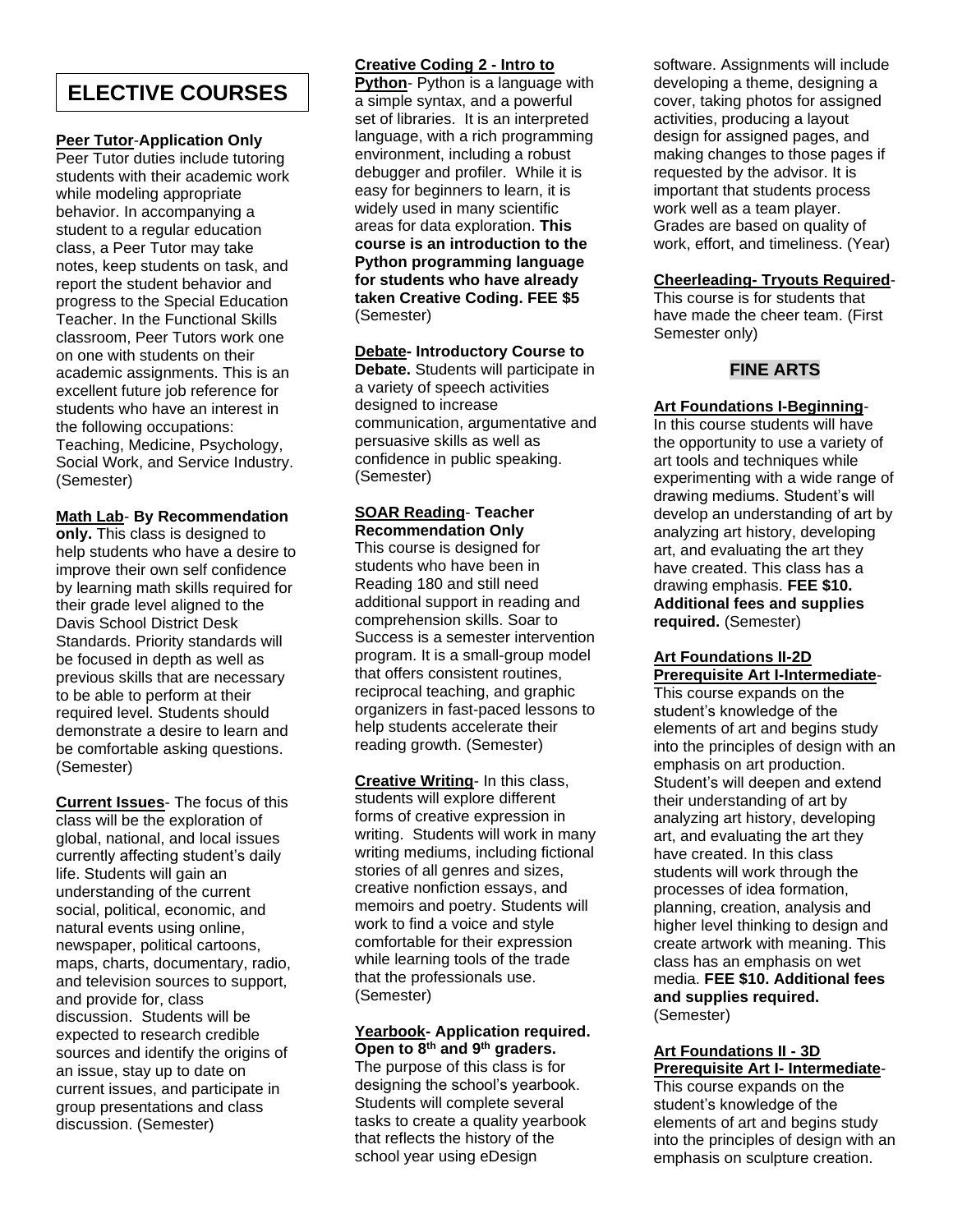Student's will deepen and extend their understanding of art by analyzing art history, developing art, and evaluating the art they have created. In this class students will work through the processes of idea formation, planning, creation, analysis and higher level thinking to design and create artwork with meaning. Students will have the opportunity to use a variety of art tools and techniques while experimenting with three dimensional mediums including clay, cardboard and wire. This class has an emphasis on 3-D art. **FEE \$10. Additional fees and supplies required.** (Semester)

**Band Level I Brass**- Students will learn basic skills in finger placement, embouchure, notation and music theory. **FEE \$15** (Year)

### **Band Level I Woodwind**-

Students will learn basic skills in fingering, notation, and music theory. This class includes clarinet, saxophone, flute, oboe, and bassoon. **FEE \$15** (Year)

## **Percussion**- **(All Levels) Piano background strongly**

**recommended** Students will learn basic skills in notation, rhythm, and music theory. **FEE \$95** (Year)

## **Band Level II**- **(Concert Band)**

Students must be approved by band director in order to enter this class. This class will be comprised mostly of instrumentalists who have passed the beginning level. **FEE \$15** (Year)

#### **Band Level III**- **(Wind Ensemble) Teacher Approval Required**

Students must be approved by band director in order to enter this class. This will be our instrumental performing group to represent us in district festivals and other programs. **FEE \$15** (Year)

#### **Band Level II Jazz Band**-**Audition Only. Meets before school. Students playing saxophone, trumpet, trombone, and drums must also be enrolled in a band class.** Guitarists interested in auditioning must be able to read standard

notation and chord changes (not tab). They should also be familiar with jazz chord voicing. Attendance at all rehearsals and performances is required or may result in dismissal from the band. The Jazz Band performs at evening concerts, assemblies, festivals, and community functions. **FEE \$15** (Year)

**Choir I - Women S/A**- This girls' choir teaches the fundamentals of music reading and singing. The choir sings a great variety of music. This choir will perform regularly in concerts throughout the year. **Attendance at concerts is mandatory. FEE \$15 plus clothing cost.** (Year)

**Choir I - Men T/B**- This boys' choir is a great chance for boys to learn to sing! Students will learn the fundamentals of music theory. They will sing music of all styles and perform regularly at concerts throughout the year. **Attendance at concerts is mandatory**. **FEE \$15 plus clothing cost.** (Year)

**General Music**- This course gives an overview of music. Students will learn to read and write basic music. They will also study composers from various time periods and sing different styles of music. This is a great class for students wanting to explore their musical talent. (Semester)

**Orchestra I**- This class is for students who have taken some Basic Orchestra or who are willing to work hard to catch up during the first quarter of review. Students will develop skills in playing, listening to, reading, creating and evaluating music. Students will learn teamwork, goal setting, proper social skills, personal responsibility and integrity. Students will perform in a formal concert once per semester. Instruments offered are violin, viola, cello or double bass. **Students must provide their own instruments. School cellos and basses are available for a fee of \$95 per year. Concert black dress required. FEE \$10** (Year)

**Orchestra II**- This course is for students who have taken Level 1 Orchestra or played two years or more. This is the performing group for festivals and competitions. Students will develop and refine skills in playing, listening to, reading, creating and evaluating music at a faster rate and with more advanced music than level 1. Students will develop musical skills while learning valuable life skills such as teamwork, goal setting, proper social skills, personal responsibility and integrity. The students' progress will be determined by the quality of performance rendered in front of a live audience. Students will be expected to participate in concerts and performances outside the normal class day, at least (but not limited to) once a term. Instruments offered are violin, viola, cello or double bass. **Students must provide their own instruments. School cellos and basses are available for a fee of \$95 per year. Concert black dress required. FEE \$10** (Year)

**Orchestra Level III**- This course is for students who have taken Level II Orchestra or played for three years or more. This is a performing group for festivals and competitions. Students will develop skills in playing, listening to, reading, creating and evaluating music at a faster rate and with more advanced music each level progressed. Students will develop musical skills while learning valuable life skills such as teamwork, goal setting, proper social skills, personal responsibility and integrity. Students will be expected to participate in concerts and performances outside the normal class day, at least (but not limited to) once a term. Instruments offered are violin, viola, cello or double bass. **Students must provide their own instruments. School cellos and basses are available for a fee of \$95 per year. Concert black dress required. FEE \$10** (Year)

**Theater I**- This course is an integrated approach to finding meaning in works of theater